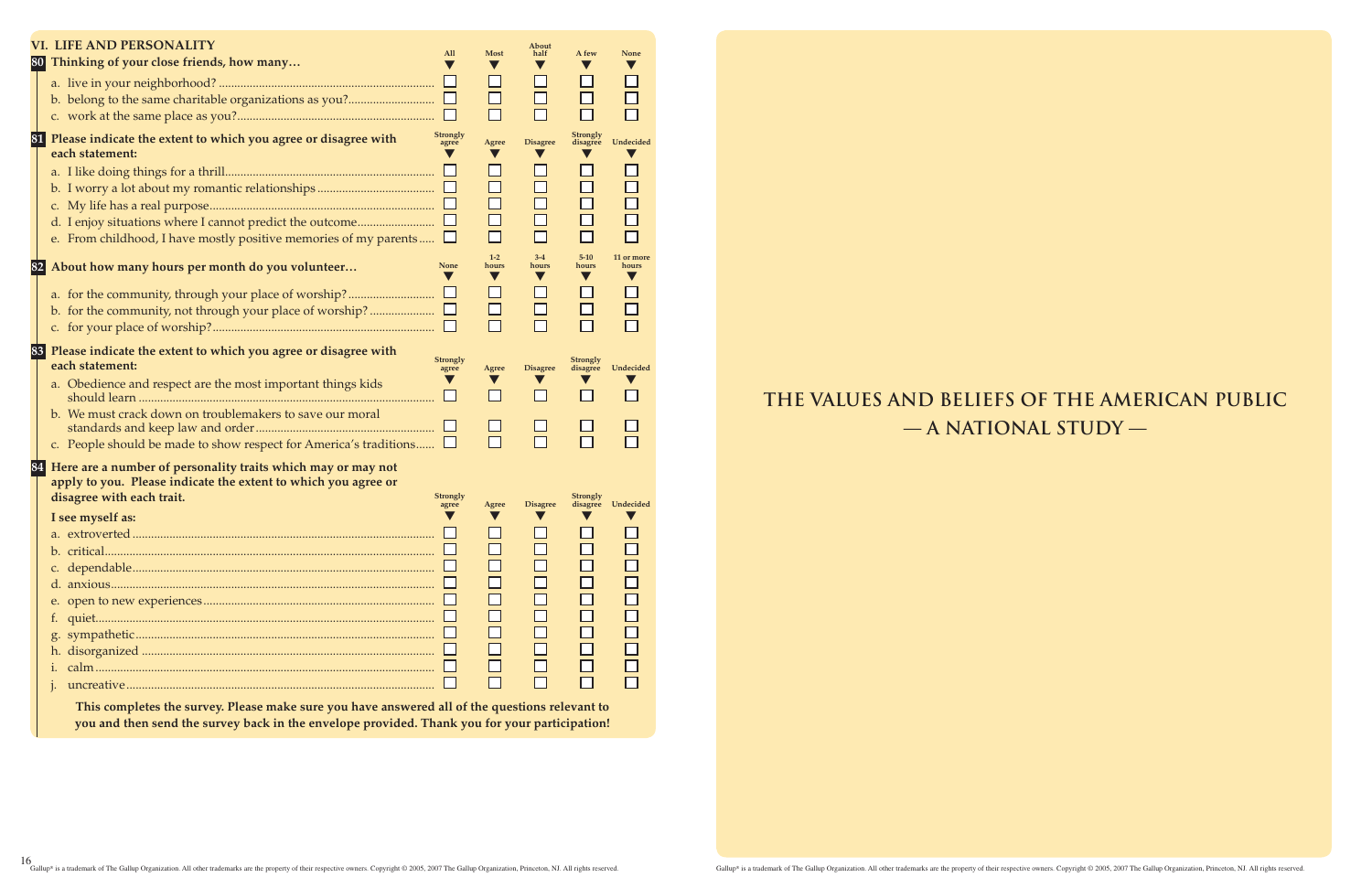### **Instructions**

 Please carefully follow the steps below when completing this survey.

- • Use a blue or black ink pen that does not soak through the paper.
- Make solid marks that fit in the response boxes (make no stray marks on the survey).



| 72 Which of the following best describes your place<br>of employment? (Please mark only one box.)<br>A for-profit private company, business, or<br>individual<br>A non-profit, tax-exempt, or charitable<br>organization<br>$\Box$ Local, state, or federal government<br>Self-employed<br>$\Box$ Working without pay in a family business or<br>farm<br>Not currently employed $\rightarrow$ Skip to Question 75<br>73 If you are currently employed, what is your job | 77 If you are Hispanic or Latino, which of the<br>following are you? (Please mark only one box.)<br>$\Box$ I am not Hispanic or Latino<br>Mexican, Mexican-American, Chicano<br>$\Box$ Puerto Rican<br>$\Box$ Cuban<br>$\Box$ Other Hispanic, Latino, or Spanish origin group<br>$\Box$ I don't know<br>What is the highest level of education you have<br>78<br>completed? (Please mark only one box.)<br>$\Box$ 8 <sup>th</sup> grade or less |
|-------------------------------------------------------------------------------------------------------------------------------------------------------------------------------------------------------------------------------------------------------------------------------------------------------------------------------------------------------------------------------------------------------------------------------------------------------------------------|-------------------------------------------------------------------------------------------------------------------------------------------------------------------------------------------------------------------------------------------------------------------------------------------------------------------------------------------------------------------------------------------------------------------------------------------------|
| title?<br>74 Is your current employer a locally-owned<br>business?<br>$\Box$ Yes<br>$\Box$ No<br>$\Box$ I'm not sure<br>IF YOU DID WORK FOR PAY OR PROFIT LAST<br><b>WEEK, SKIP TO QUESTION 76.</b><br>IF YOU DID NOT WORK FOR PAY OR PROFIT                                                                                                                                                                                                                            | 9 <sup>th</sup> -12 <sup>th</sup> grade (no high school diploma)<br>$\Box$ High school graduate<br>$\Box$ Some college<br>$\Box$ Trade/Technical/Vocational training<br>$\Box$ College graduate<br>$\Box$ Postgraduate work/Degree<br>By your best estimate, what was your total<br>79 <br>household income last year, before taxes?<br>$\Box$ \$10,000 or less<br>$$10,001 - $20,000$<br>$$20,001 - $35,000$<br>$\Box$ \$35,001 - \$50,000     |
| LAST WEEK, CONTINUE WITH QUESTION 75.<br>75 If you did not do any work last week for pay or<br>profit, what is the reason? (Please mark only one<br>box.)<br>$\Box$ I am a homemaker<br>$\Box$ I am a student<br>$\Box$ I am retired<br>$\Box$ I have a disability or injury<br>$\Box$ I am looking for work<br>$\Box$ I was on vacation or leave<br>$\Box$ Other                                                                                                       | $$50,001 - $100,000$<br>$$100,001 - $150,000$<br>$\Box$ \$150,001 or more<br>Continue on back $\rightarrow$                                                                                                                                                                                                                                                                                                                                     |
| 76 What is your race? (You can mark "yes"<br>N <sub>o</sub><br>to more than one.)<br>b. Black or African-American<br>c. American Indian or Alaska Native<br>e. Native Hawaiian or other Pacific<br>П<br>f. Some other race (please specify) $\Box$                                                                                                                                                                                                                      |                                                                                                                                                                                                                                                                                                                                                                                                                                                 |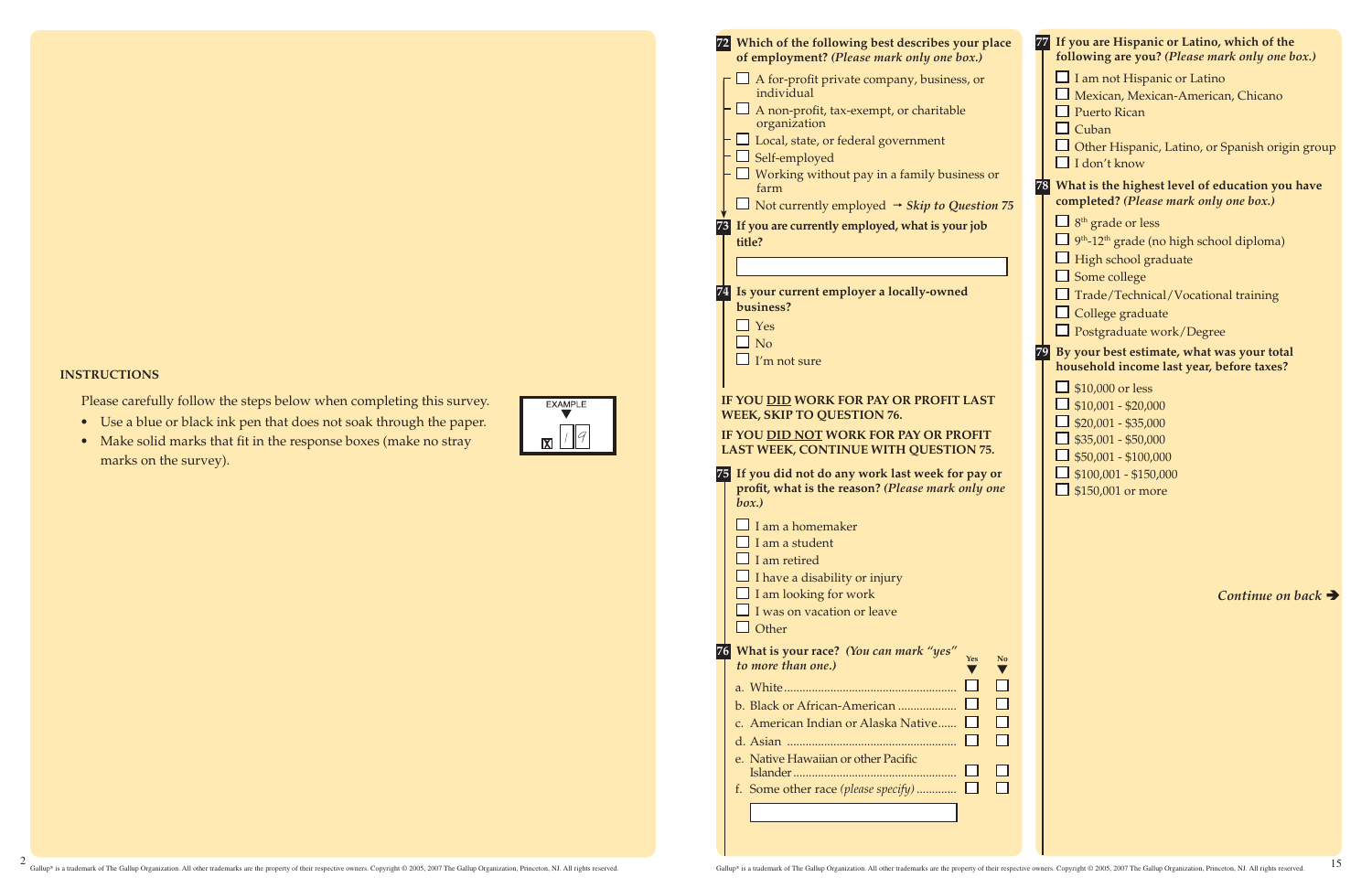**I. Religious Behaviors and Attitudes**

Don't know

14<br>Gallup® is a trademark of The Gallup Organization. All other trademarks are the property of their respective owners. Copyright © 2005, 2007 The Gallup Organization, Princeton, NJ. All rights reserved.

| $\Box$ Adventist<br>$\Box$ African Methodist<br>Anabaptist<br>Asian Folk Religion<br>Assemblies of God<br>$\Box$ Baha'i<br>Baptist<br>Bible Church<br>$\Box$ Brethren<br>Buddhist<br>$\Box$ Catholic/Roman Catholic<br>Christian & Missionary Alliance<br>$\Box$ Christian Reformed<br>$\Box$ Christian Science<br>$\Box$ Church of Christ<br>$\Box$ Church of God<br>Church of the Nazarene<br>$\Box$ Congregational<br>Disciples of Christ<br>Episcopal/Anglican<br>$\Box$ Hindu<br>$\Box$ Holiness<br>J Jehovah's Witnesses<br>$\Box$ Jewish<br>Latter-day Saints<br>$\Box$ Lutheran<br>$\Box$ Mennonite<br>Methodist<br>Muslim<br>Orthodox (Eastern, Russian, Greek)<br>$\Box$ Pentecostal<br>Presbyterian<br>$\Box$ Quaker/Friends<br>Reformed Church of America/Dutch Reformed<br>Salvation Army<br>Seventh-day Adventist<br>⊿ Sikh<br>Unitarian Universalist<br>United Church of Christ<br>Non-denominational Christian<br>$\Box$ No religion → Skip to Question 3<br>$\Box$ Other (please specify) |  | 1 With what religious family, if any, do you most<br>closely identify? (Please mark only one box.) |
|------------------------------------------------------------------------------------------------------------------------------------------------------------------------------------------------------------------------------------------------------------------------------------------------------------------------------------------------------------------------------------------------------------------------------------------------------------------------------------------------------------------------------------------------------------------------------------------------------------------------------------------------------------------------------------------------------------------------------------------------------------------------------------------------------------------------------------------------------------------------------------------------------------------------------------------------------------------------------------------------------------|--|----------------------------------------------------------------------------------------------------|
|                                                                                                                                                                                                                                                                                                                                                                                                                                                                                                                                                                                                                                                                                                                                                                                                                                                                                                                                                                                                            |  |                                                                                                    |
|                                                                                                                                                                                                                                                                                                                                                                                                                                                                                                                                                                                                                                                                                                                                                                                                                                                                                                                                                                                                            |  |                                                                                                    |
|                                                                                                                                                                                                                                                                                                                                                                                                                                                                                                                                                                                                                                                                                                                                                                                                                                                                                                                                                                                                            |  |                                                                                                    |
|                                                                                                                                                                                                                                                                                                                                                                                                                                                                                                                                                                                                                                                                                                                                                                                                                                                                                                                                                                                                            |  |                                                                                                    |
|                                                                                                                                                                                                                                                                                                                                                                                                                                                                                                                                                                                                                                                                                                                                                                                                                                                                                                                                                                                                            |  |                                                                                                    |
|                                                                                                                                                                                                                                                                                                                                                                                                                                                                                                                                                                                                                                                                                                                                                                                                                                                                                                                                                                                                            |  |                                                                                                    |
|                                                                                                                                                                                                                                                                                                                                                                                                                                                                                                                                                                                                                                                                                                                                                                                                                                                                                                                                                                                                            |  |                                                                                                    |
|                                                                                                                                                                                                                                                                                                                                                                                                                                                                                                                                                                                                                                                                                                                                                                                                                                                                                                                                                                                                            |  |                                                                                                    |
|                                                                                                                                                                                                                                                                                                                                                                                                                                                                                                                                                                                                                                                                                                                                                                                                                                                                                                                                                                                                            |  |                                                                                                    |
|                                                                                                                                                                                                                                                                                                                                                                                                                                                                                                                                                                                                                                                                                                                                                                                                                                                                                                                                                                                                            |  |                                                                                                    |
|                                                                                                                                                                                                                                                                                                                                                                                                                                                                                                                                                                                                                                                                                                                                                                                                                                                                                                                                                                                                            |  |                                                                                                    |
|                                                                                                                                                                                                                                                                                                                                                                                                                                                                                                                                                                                                                                                                                                                                                                                                                                                                                                                                                                                                            |  |                                                                                                    |
|                                                                                                                                                                                                                                                                                                                                                                                                                                                                                                                                                                                                                                                                                                                                                                                                                                                                                                                                                                                                            |  |                                                                                                    |
|                                                                                                                                                                                                                                                                                                                                                                                                                                                                                                                                                                                                                                                                                                                                                                                                                                                                                                                                                                                                            |  |                                                                                                    |
|                                                                                                                                                                                                                                                                                                                                                                                                                                                                                                                                                                                                                                                                                                                                                                                                                                                                                                                                                                                                            |  |                                                                                                    |
|                                                                                                                                                                                                                                                                                                                                                                                                                                                                                                                                                                                                                                                                                                                                                                                                                                                                                                                                                                                                            |  |                                                                                                    |
|                                                                                                                                                                                                                                                                                                                                                                                                                                                                                                                                                                                                                                                                                                                                                                                                                                                                                                                                                                                                            |  |                                                                                                    |
|                                                                                                                                                                                                                                                                                                                                                                                                                                                                                                                                                                                                                                                                                                                                                                                                                                                                                                                                                                                                            |  |                                                                                                    |
|                                                                                                                                                                                                                                                                                                                                                                                                                                                                                                                                                                                                                                                                                                                                                                                                                                                                                                                                                                                                            |  |                                                                                                    |
|                                                                                                                                                                                                                                                                                                                                                                                                                                                                                                                                                                                                                                                                                                                                                                                                                                                                                                                                                                                                            |  |                                                                                                    |
|                                                                                                                                                                                                                                                                                                                                                                                                                                                                                                                                                                                                                                                                                                                                                                                                                                                                                                                                                                                                            |  |                                                                                                    |
|                                                                                                                                                                                                                                                                                                                                                                                                                                                                                                                                                                                                                                                                                                                                                                                                                                                                                                                                                                                                            |  |                                                                                                    |
|                                                                                                                                                                                                                                                                                                                                                                                                                                                                                                                                                                                                                                                                                                                                                                                                                                                                                                                                                                                                            |  |                                                                                                    |
|                                                                                                                                                                                                                                                                                                                                                                                                                                                                                                                                                                                                                                                                                                                                                                                                                                                                                                                                                                                                            |  |                                                                                                    |
|                                                                                                                                                                                                                                                                                                                                                                                                                                                                                                                                                                                                                                                                                                                                                                                                                                                                                                                                                                                                            |  |                                                                                                    |
|                                                                                                                                                                                                                                                                                                                                                                                                                                                                                                                                                                                                                                                                                                                                                                                                                                                                                                                                                                                                            |  |                                                                                                    |
|                                                                                                                                                                                                                                                                                                                                                                                                                                                                                                                                                                                                                                                                                                                                                                                                                                                                                                                                                                                                            |  |                                                                                                    |
|                                                                                                                                                                                                                                                                                                                                                                                                                                                                                                                                                                                                                                                                                                                                                                                                                                                                                                                                                                                                            |  |                                                                                                    |
|                                                                                                                                                                                                                                                                                                                                                                                                                                                                                                                                                                                                                                                                                                                                                                                                                                                                                                                                                                                                            |  |                                                                                                    |
|                                                                                                                                                                                                                                                                                                                                                                                                                                                                                                                                                                                                                                                                                                                                                                                                                                                                                                                                                                                                            |  |                                                                                                    |
|                                                                                                                                                                                                                                                                                                                                                                                                                                                                                                                                                                                                                                                                                                                                                                                                                                                                                                                                                                                                            |  |                                                                                                    |
|                                                                                                                                                                                                                                                                                                                                                                                                                                                                                                                                                                                                                                                                                                                                                                                                                                                                                                                                                                                                            |  |                                                                                                    |
|                                                                                                                                                                                                                                                                                                                                                                                                                                                                                                                                                                                                                                                                                                                                                                                                                                                                                                                                                                                                            |  |                                                                                                    |
|                                                                                                                                                                                                                                                                                                                                                                                                                                                                                                                                                                                                                                                                                                                                                                                                                                                                                                                                                                                                            |  |                                                                                                    |
|                                                                                                                                                                                                                                                                                                                                                                                                                                                                                                                                                                                                                                                                                                                                                                                                                                                                                                                                                                                                            |  |                                                                                                    |
|                                                                                                                                                                                                                                                                                                                                                                                                                                                                                                                                                                                                                                                                                                                                                                                                                                                                                                                                                                                                            |  |                                                                                                    |
|                                                                                                                                                                                                                                                                                                                                                                                                                                                                                                                                                                                                                                                                                                                                                                                                                                                                                                                                                                                                            |  |                                                                                                    |
|                                                                                                                                                                                                                                                                                                                                                                                                                                                                                                                                                                                                                                                                                                                                                                                                                                                                                                                                                                                                            |  |                                                                                                    |
|                                                                                                                                                                                                                                                                                                                                                                                                                                                                                                                                                                                                                                                                                                                                                                                                                                                                                                                                                                                                            |  |                                                                                                    |
|                                                                                                                                                                                                                                                                                                                                                                                                                                                                                                                                                                                                                                                                                                                                                                                                                                                                                                                                                                                                            |  |                                                                                                    |
|                                                                                                                                                                                                                                                                                                                                                                                                                                                                                                                                                                                                                                                                                                                                                                                                                                                                                                                                                                                                            |  |                                                                                                    |
|                                                                                                                                                                                                                                                                                                                                                                                                                                                                                                                                                                                                                                                                                                                                                                                                                                                                                                                                                                                                            |  |                                                                                                    |

| If possible, please provide the specific name<br>of your denomination. For example, if you are<br>Baptist, are you Southern Baptist Convention,<br>American Baptist Churches in the USA, or some<br>other Baptist denomination? If you are Jewish,<br>are you Reformed, Orthodox, Conservative, or<br>some other branch of Judaism? |
|-------------------------------------------------------------------------------------------------------------------------------------------------------------------------------------------------------------------------------------------------------------------------------------------------------------------------------------|
| Name of denomination:                                                                                                                                                                                                                                                                                                               |
|                                                                                                                                                                                                                                                                                                                                     |
| $\Box$ Don't know                                                                                                                                                                                                                                                                                                                   |
|                                                                                                                                                                                                                                                                                                                                     |
| 3 How religious do you consider yourself to be?                                                                                                                                                                                                                                                                                     |
| $\Box$ Not at all religious                                                                                                                                                                                                                                                                                                         |
| Not too religious                                                                                                                                                                                                                                                                                                                   |
| Somewhat religious                                                                                                                                                                                                                                                                                                                  |
| Very religious<br>$\Box$ I don't know                                                                                                                                                                                                                                                                                               |
|                                                                                                                                                                                                                                                                                                                                     |
| $\overline{\mathbf{4}}$<br>How often do you attend religious services at<br>a church, mosque, synagogue, or other place of<br>worship?                                                                                                                                                                                              |
| $\Box$ Never $\rightarrow$ Skip to Question 15                                                                                                                                                                                                                                                                                      |
| $\Box$ Less than once a year                                                                                                                                                                                                                                                                                                        |
| $\Box$ Once or twice a year                                                                                                                                                                                                                                                                                                         |
| $\Box$ Several times a year                                                                                                                                                                                                                                                                                                         |
| $\Box$ Once a month                                                                                                                                                                                                                                                                                                                 |
| $\frac{1}{2}$ -3 times a month                                                                                                                                                                                                                                                                                                      |
| About weekly                                                                                                                                                                                                                                                                                                                        |
| Weekly                                                                                                                                                                                                                                                                                                                              |
| Several times a week                                                                                                                                                                                                                                                                                                                |
| What is the full name of your current place of<br>5<br>worship? (Please write your answer in the space<br>below. If you attend more than one place of worship,<br>please refer to the one you attend most often.)                                                                                                                   |
|                                                                                                                                                                                                                                                                                                                                     |
| Where is this place of worship located? (Please<br>6 <sup>1</sup><br>write in whatever information you know. If exact<br>address is not known, please give a description<br>of the location, such as the building name or the<br>nearest street or intersection.)                                                                   |
| Street:                                                                                                                                                                                                                                                                                                                             |
| City:                                                                                                                                                                                                                                                                                                                               |
|                                                                                                                                                                                                                                                                                                                                     |
| State:                                                                                                                                                                                                                                                                                                                              |
| <b>ZIP Code:</b>                                                                                                                                                                                                                                                                                                                    |
|                                                                                                                                                                                                                                                                                                                                     |

| 62 |    | If you have children, how well do the following statements<br>describe your family?                                         |                                                    | <b>Very</b><br>well            | Somewhat<br>well      | Not very<br>well                  | <b>Not</b><br>at all        | Undecided         |
|----|----|-----------------------------------------------------------------------------------------------------------------------------|----------------------------------------------------|--------------------------------|-----------------------|-----------------------------------|-----------------------------|-------------------|
|    |    | a. I closely monitor my children's entertainment (movies, books,                                                            |                                                    |                                |                       |                                   | V                           |                   |
|    |    |                                                                                                                             |                                                    | ⊔                              |                       |                                   | $\Box$                      |                   |
|    |    | c. My children's friends have too much influence over their behavior                                                        |                                                    |                                |                       |                                   |                             |                   |
|    |    | d. Our family does not believe in the use of corporal punishment                                                            |                                                    |                                | $\mathsf{L}$          |                                   |                             |                   |
|    |    | e. Our family believes it is more important to praise children than it                                                      |                                                    |                                |                       |                                   |                             |                   |
|    |    |                                                                                                                             |                                                    |                                | H                     | $\Box$                            |                             |                   |
|    |    | f. We ground our children or give them "time-outs" as a form                                                                |                                                    |                                |                       |                                   |                             |                   |
|    | 63 | Are any of your children home-schooled?                                                                                     |                                                    |                                |                       |                                   |                             |                   |
|    |    | $\Box$ Yes                                                                                                                  |                                                    |                                |                       |                                   |                             |                   |
|    |    | $\Box$ No                                                                                                                   | <b>Very</b><br>important important                 | Somewhat                       | Not very<br>important | <b>Not</b><br>important<br>at all | Undecided                   | Does not<br>apply |
| 64 |    | How important are the following things to you?                                                                              |                                                    |                                |                       |                                   |                             |                   |
|    |    | a. That your children have the same religion as you                                                                         |                                                    |                                |                       |                                   |                             |                   |
|    |    | b. That your children marry someone with the same religion                                                                  |                                                    |                                |                       |                                   |                             |                   |
|    |    | c. That you and your partner/spouse share the same                                                                          |                                                    |                                |                       |                                   |                             |                   |
|    | 65 | How well do the following statements describe your parents?                                                                 |                                                    | <b>Very</b><br>well            | Somewhat<br>well      | Not very<br>well                  | Not at<br>all               | Undecided         |
|    |    | a. My parents often used corporal punishment (such as spanking)                                                             |                                                    | $\blacktriangledown$<br>$\Box$ |                       |                                   |                             |                   |
|    |    | b. My parents used groundings and "time-outs" as a form of discipline                                                       |                                                    | ⊔                              |                       |                                   |                             |                   |
|    |    | c. My parents believed it was more important to praise children                                                             |                                                    |                                |                       |                                   |                             |                   |
|    | 66 | Please indicate your level of agreement with the following                                                                  |                                                    | <b>Strongly</b><br>agree       | Agree                 | <b>Disagree</b>                   | <b>Strongly</b><br>disagree | Undecided         |
|    |    | statements about men's and women's roles:                                                                                   |                                                    |                                |                       |                                   |                             |                   |
|    |    | a. Most men are better suited emotionally for politics than most women $\Box$                                               |                                                    |                                |                       |                                   |                             |                   |
|    |    | b. A preschool child is likely to suffer if his or her mother works                                                         |                                                    |                                |                       |                                   |                             |                   |
|    |    | d. If his wife works full-time, a husband should share equally in                                                           |                                                    |                                |                       |                                   |                             |                   |
|    |    | household chores, such as cooking, cleaning, and washing                                                                    |                                                    |                                |                       |                                   |                             |                   |
|    |    | e. A husband should earn a larger salary than his wife<br>The way society is set up, men have more opportunities than women |                                                    |                                |                       |                                   |                             |                   |
|    |    | t.                                                                                                                          |                                                    |                                |                       |                                   |                             |                   |
|    |    | <b>V. DEMOGRAPHICS</b>                                                                                                      | 70 Which of the following best describes the place |                                |                       |                                   |                             |                   |
| 67 |    | What is your gender?                                                                                                        | where you now live? (Please mark only one box.)    |                                |                       |                                   |                             |                   |
|    |    | $\Box$ Male                                                                                                                 | $\Box$ A large city                                |                                |                       |                                   |                             |                   |
|    |    | Female                                                                                                                      | $\Box$ A suburb near a large city                  |                                |                       |                                   |                             |                   |
| 68 |    | What is your date of birth?                                                                                                 | $\Box$ A small city or town                        |                                |                       |                                   |                             |                   |
|    |    |                                                                                                                             | A rural area                                       |                                |                       |                                   |                             |                   |
|    |    | <b>YYYY</b><br>M M<br>D D                                                                                                   | $\Box$ Don't know                                  |                                |                       |                                   |                             |                   |
|    |    |                                                                                                                             | 71 How many hours did you work last week?          |                                |                       |                                   |                             |                   |
| 69 |    | Are you a citizen of the United States of America?                                                                          | $\Box$ If none, mark here                          |                                |                       |                                   |                             |                   |
|    |    | $\Box$ Yes<br>N <sub>o</sub>                                                                                                |                                                    |                                | (Write in a number)   |                                   |                             |                   |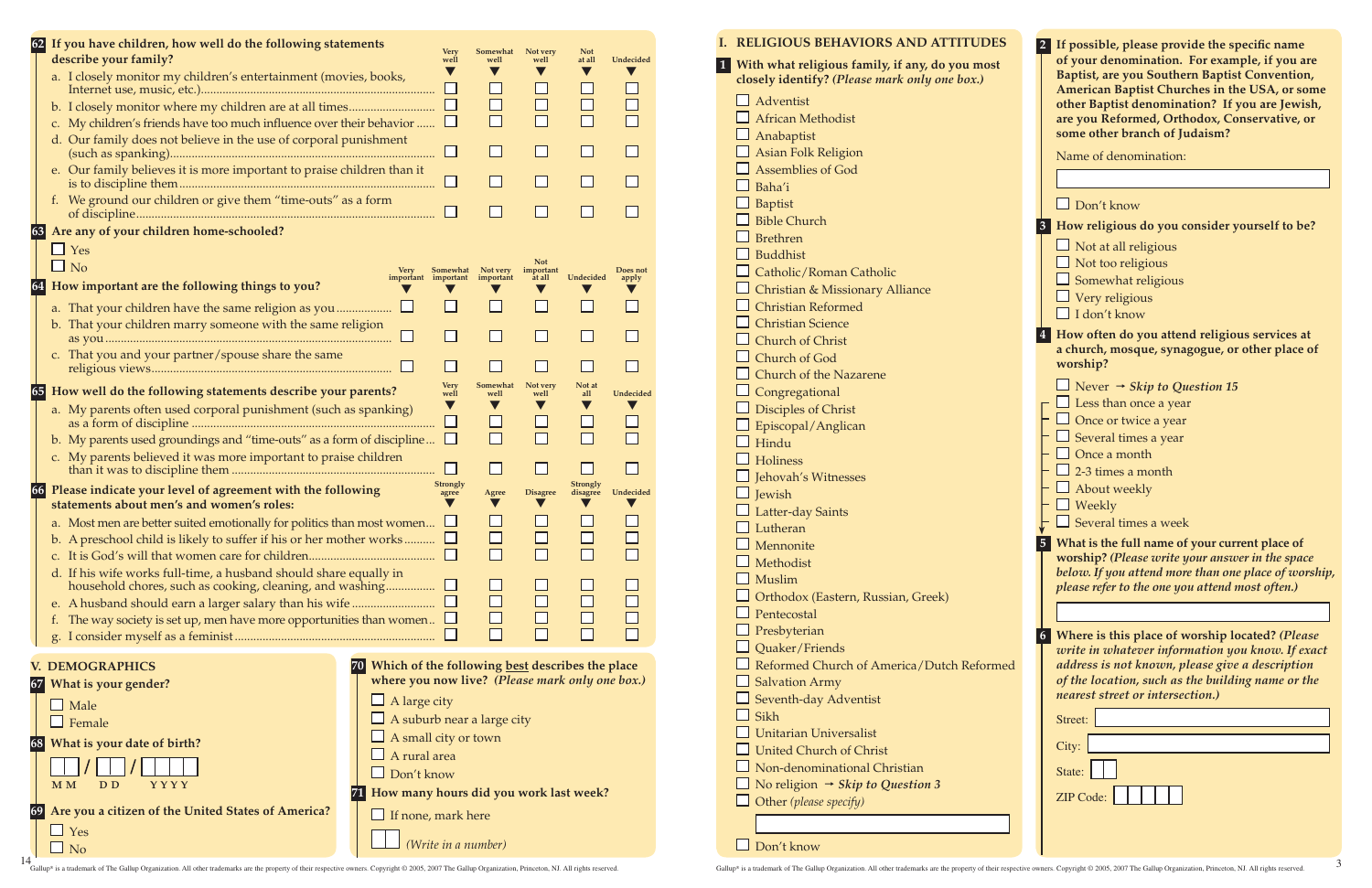**Don't know**  $\blacktriangledown$ 

 $\Box$ 

 $\Box$ 

 $\Box$ 

 $\Box$ 

 $\Box$  $\Box$ 

 $\Box$ 

 $\Box$ 

 $\Box$ 

| of worship?                                                           | income) to your current place of worship?<br>$\Box$ Yes                                      |
|-----------------------------------------------------------------------|----------------------------------------------------------------------------------------------|
| $\Box$ 1 year or less<br>2-4 years                                    | $\Box$ No                                                                                    |
| 5-9 years                                                             |                                                                                              |
| 10-19 years                                                           | 11 During the last year, approximately how much<br>money did you and other family members in |
| $\Box$ 20 or more years                                               | your household contribute to your current place                                              |
|                                                                       | of worship?                                                                                  |
| On average, how many people attend services                           | $\Box$ Under \$500                                                                           |
| at your current place of worship? Just your best<br>estimate will do. | $\Box$ \$500 - \$999                                                                         |
|                                                                       | $\Box$ \$1,000 - \$1,999                                                                     |
| Less than 100                                                         | $\Box$ \$2,000 - \$2,999                                                                     |
| 100-299                                                               | $\Box$ \$3,000 - \$3,999                                                                     |
| 300-799                                                               | $\Box$ \$4,000 - \$4,999                                                                     |
| 800-999                                                               | $\Box$ \$5,000 - \$5,999                                                                     |
| $\Box$ 1,000-1,999                                                    | $\Box$ \$6,000 - \$6,999                                                                     |
| $\Box$ 2,000 or more                                                  |                                                                                              |
| About what percent of the people who attend your                      | $\Box$ \$7,000 - \$7,999                                                                     |
| current place of worship are of the following races                   | $\Box$ \$8,000 - \$8,999                                                                     |
| or ethnicities? (Please estimate a percentage for each.)              | $\Box$ \$9,000 - \$9,999                                                                     |
| $\%$<br>a. White (non-Hispanic)                                       | $\Box$ \$10,000 or more                                                                      |
| $\%$                                                                  |                                                                                              |
| $\%$<br>c. Black or African-American                                  | <b>Continue with Question 12 below</b>                                                       |
|                                                                       |                                                                                              |
|                                                                       |                                                                                              |
| e. Some other race or ethnicity                                       |                                                                                              |
|                                                                       |                                                                                              |
|                                                                       |                                                                                              |
|                                                                       |                                                                                              |
| Continue with Question 10 at the top of the next column               |                                                                                              |
|                                                                       |                                                                                              |
| 12 By your best guess, how would your current place of                |                                                                                              |
| worship feel about each of the following? (Please mark                | Strongly Somewhat<br>$\mathbf{In}'$ t<br>Don'                                                |
| only one box for each item a-i.)                                      | Forbids<br>discourages discourages Encourages concerned<br>knov<br>$\blacktriangledown$      |
|                                                                       |                                                                                              |
|                                                                       |                                                                                              |
| $b_{\cdot}$                                                           |                                                                                              |
|                                                                       |                                                                                              |
|                                                                       |                                                                                              |
|                                                                       |                                                                                              |
|                                                                       |                                                                                              |
|                                                                       |                                                                                              |
|                                                                       |                                                                                              |

**13 How many of your friends… All** 

**Most**  $\blacktriangledown$ 

 $\Box$ 

 $\Box$ 

 $\Box$ 

**About half**  $\blacktriangledown$ 

 $\Box$ 

 $\Box$ 

 $\overline{\square}$ 

**A few**  $\blacktriangledown$ 

 $\Box$ 

 $\Box$ 

 $\Box$ 

**None**  $\blacktriangledown$ 

 $\Box$ 

 $\Box$ 

 $\Box$ 

**Don't know**  $\blacktriangledown$ 

 $\Box$ 

 $\Box$ 

 $\overline{\square}$ 

a. attend your place of worship?.................................................... b. attend a different place of worship?.......................................... c. do not attend religious services?................................................

4

| <b>IV. FAMILY AND RELATIONSHIPS</b>                                                                                                           |
|-----------------------------------------------------------------------------------------------------------------------------------------------|
| 56 How much would you say that you trust the following people or groups?                                                                      |
|                                                                                                                                               |
|                                                                                                                                               |
|                                                                                                                                               |
|                                                                                                                                               |
|                                                                                                                                               |
|                                                                                                                                               |
|                                                                                                                                               |
| 57 What is your current marital status?                                                                                                       |
| $\Box$ Married                                                                                                                                |
| $\Box$ Living as married                                                                                                                      |
| $\Box$ Separated $\rightarrow$ Skip to Question 59                                                                                            |
| □ Divorced $\rightarrow$ Skip to Question 59                                                                                                  |
| ■ Widowed $\rightarrow$ Skip to Question 59                                                                                                   |
| $\Box$ Never married $\rightarrow$ Skip to Question 59                                                                                        |
| 58 If you are married or living as married, please indicate how happy<br>you are with certain aspects of your home life and relationship with |
| your partner or spouse:                                                                                                                       |
| a. The amount of understanding you receive from your partner/spouse                                                                           |
| b. The amount of love and affection you receive from your partner/spouse                                                                      |
| c. The extent to which you and your partner/spouse agree about things                                                                         |
|                                                                                                                                               |
|                                                                                                                                               |
| f. Your partner/spouse as someone who takes care of things around                                                                             |
| g.                                                                                                                                            |
|                                                                                                                                               |
| 59 How many children, if any, do you have?                                                                                                    |
| $\Box$ If none, mark here $\rightarrow$ <i>Skip to Question 64</i>                                                                            |
| (Write in a number)                                                                                                                           |
| How many children under the age of 18 currently live in your household?                                                                       |
| <b><math>□</math></b> If none, mark here $\rightarrow$ <i>Skip to Question 64</i>                                                             |

Gallup® is a trademark of The Gallup Organization. All other trademarks are the property of their respective owners. Copyright © 2005, 2007 The Gallup Organization, Princeton, NJ. All rights reserved.

 $\blacktriangledown$ 



### **dicate how happy** *<u>d</u>* **relationship with</u>**

| d relationship with     | <b>Very</b><br>happy | Pretty<br>happy | Not too<br>happy |
|-------------------------|----------------------|-----------------|------------------|
| wour partner/spouse     | $\mathsf{L}$         |                 | H                |
| com your partner/spouse | ப                    | $\mathsf{L}$    | ΙI               |
| use agree about things  | $\Box$               | $\mathbf{I}$    | $\Box$           |
|                         | $\mathsf{L}$         | $\mathsf{L}$    | ΙI               |
|                         |                      |                 | ΙI               |
| re of things around     |                      |                 |                  |
|                         |                      |                 | ΙI               |
|                         |                      |                 | ΙI               |
| <b>CONTRACTOR</b>       |                      |                 |                  |

## **<u>y live</u> in your household?**

|  |  |  | $\Box$ (Write in a number) |
|--|--|--|----------------------------|
|--|--|--|----------------------------|

**61 What is the age of your youngest child currently living at home?**

*(Write in age)*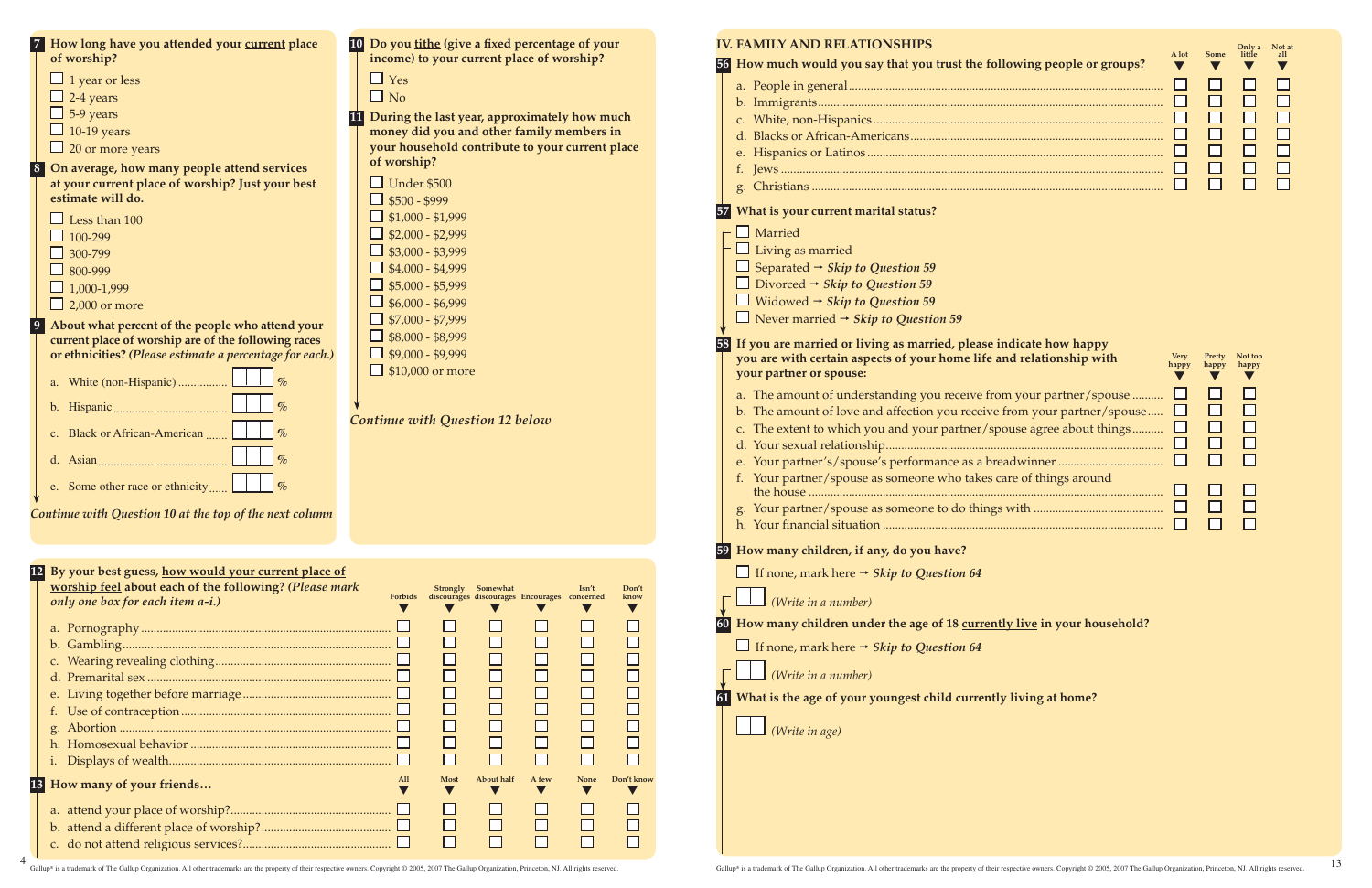### **III. race and ethnicity**

|    | 48 If you are currently employed, how many of the people you<br>work with are                                             | All    | <b>Most</b>                | About<br>half           | Some                    | A few                     | None                      |
|----|---------------------------------------------------------------------------------------------------------------------------|--------|----------------------------|-------------------------|-------------------------|---------------------------|---------------------------|
|    |                                                                                                                           |        |                            |                         |                         |                           |                           |
|    |                                                                                                                           |        |                            |                         |                         |                           |                           |
|    |                                                                                                                           |        |                            |                         |                         |                           |                           |
|    |                                                                                                                           | $\Box$ |                            |                         |                         |                           |                           |
|    | 49 How many people in your neighborhood are                                                                               | All    | Most                       | About<br>half<br>V      | <b>Some</b>             | A few                     | None                      |
|    |                                                                                                                           |        |                            |                         |                         |                           |                           |
|    |                                                                                                                           |        |                            |                         |                         |                           |                           |
|    |                                                                                                                           |        |                            |                         |                         |                           |                           |
|    |                                                                                                                           |        |                            |                         |                         |                           |                           |
|    | 50 How many of your close friends are                                                                                     | All    | Most                       | About<br>half           | <b>Some</b>             | A few                     | None                      |
|    |                                                                                                                           |        |                            |                         |                         |                           |                           |
|    |                                                                                                                           |        |                            |                         |                         |                           |                           |
|    |                                                                                                                           |        |                            |                         |                         |                           |                           |
|    |                                                                                                                           |        |                            |                         |                         |                           |                           |
|    | 51 How comfortable would you be working with someone who is                                                               |        | Very<br>comfortable        |                         | Somewhat<br>comfortable |                           | Not at all<br>comfortable |
|    |                                                                                                                           |        |                            |                         |                         |                           |                           |
|    |                                                                                                                           |        |                            |                         |                         |                           |                           |
|    |                                                                                                                           |        |                            |                         |                         |                           |                           |
|    |                                                                                                                           |        |                            |                         |                         |                           |                           |
|    |                                                                                                                           |        |                            |                         |                         |                           |                           |
| 52 | How comfortable would you be if a family moved next door to you<br>with about the same income and education as you and is |        | <b>Very</b><br>comfortable |                         | Somewhat<br>comfortable |                           | Not at all<br>comfortable |
|    |                                                                                                                           |        |                            |                         |                         |                           |                           |
|    |                                                                                                                           |        |                            |                         |                         |                           |                           |
|    |                                                                                                                           |        |                            |                         |                         |                           |                           |
|    |                                                                                                                           |        |                            |                         |                         |                           |                           |
|    | 53 How comfortable would you be if a member of your family<br>wanted to bring a friend home to dinner who is              |        | <b>Very</b><br>comfortable |                         | Somewhat<br>comfortable | Not at all                | comfortable               |
|    |                                                                                                                           |        |                            |                         |                         |                           |                           |
|    |                                                                                                                           |        |                            |                         |                         |                           |                           |
|    |                                                                                                                           |        |                            |                         |                         |                           |                           |
|    |                                                                                                                           |        |                            |                         |                         |                           |                           |
|    |                                                                                                                           |        |                            |                         |                         |                           |                           |
| 54 | How comfortable would you be if a daughter of yours married<br>someone who is                                             |        | <b>Very</b><br>comfortable | Somewhat<br>comfortable |                         | Not at all<br>comfortable |                           |
|    |                                                                                                                           |        |                            |                         |                         |                           |                           |
|    |                                                                                                                           |        |                            |                         |                         |                           |                           |
|    |                                                                                                                           |        |                            |                         |                         |                           |                           |
|    |                                                                                                                           |        |                            |                         |                         |                           |                           |
| 55 | Have you ever dated or been romantically involved with a person of another race?                                          |        |                            |                         |                         |                           |                           |
|    | $\Box$ Yes                                                                                                                |        |                            |                         |                         |                           |                           |
|    | $\Box$ No                                                                                                                 |        |                            |                         |                         |                           |                           |

# $\Box$  About weekly

- **faith-based activities in the last month?** a. Religious education programs, such as Bible stud
- b. Choir practice or other musical programs..........
- c. Counseling programs sponsored by a place of
- d. Social gatherings at your place of worship like
- e. Witnessing/sharing your faith with friends ......
- f. Witnessing/sharing your faith with strangers ...
- g. Community prayer group not affiliated or spon congregation (e.g., in the neighborhood, at work
- h. Community Bible study not affiliated or sponsor congregation (e.g., in the community or workpl
- i. Faith-based programs not affiliated or sponsore congregation (e.g., prison ministry, homeless sh
- Other kinds of religious or faith-based activities

| a.                                                |
|---------------------------------------------------|
|                                                   |
|                                                   |
|                                                   |
|                                                   |
| $f_{\perp}$                                       |
| g.                                                |
|                                                   |
| i.                                                |
| j.                                                |
|                                                   |
| 1.                                                |
|                                                   |
|                                                   |
| O.                                                |
|                                                   |
|                                                   |
| 16 Outside of attending religious services, about |
| how often do you read the Bible, Koran, Torah,    |
| or other sacred book?                             |
| $\Box$ Never                                      |
| $\Box$ Less than once a year                      |

| 14 How often did you participate in the following religious or<br>faith-based activities in the last month? | <b>Not</b><br>at all | $1 - 2$<br>times | $3-4$<br>times | 5 or more<br>times |
|-------------------------------------------------------------------------------------------------------------|----------------------|------------------|----------------|--------------------|
| a. Religious education programs, such as Bible study or Sunday school                                       |                      |                  |                |                    |
|                                                                                                             |                      |                  |                |                    |
|                                                                                                             |                      |                  |                |                    |
| d. Social gatherings at your place of worship like fellowships or potlucks                                  |                      |                  |                |                    |
|                                                                                                             |                      |                  |                |                    |
|                                                                                                             |                      |                  |                |                    |
| g. Community prayer group not affiliated or sponsored by a                                                  |                      |                  |                |                    |
| h. Community Bible study not affiliated or sponsored by a                                                   |                      |                  |                |                    |
| Faith-based programs not affiliated or sponsored by a                                                       |                      |                  |                |                    |
|                                                                                                             |                      |                  |                |                    |
|                                                                                                             |                      |                  |                |                    |

# **15 How well do the following terms describe your religious identity?**



| $\Box$ Weekly           |
|-------------------------|
| $\Box$ Corrected times: |

 $\Box$  Several times a week or more often

Once or twice a year  $\Box$  Several times a year  $\Box$  Once a month  $\Box$  2-3 times a month

**17 About how often do you pray or meditate outside of religious services?**

- **Never**
- $\Box$  Only on certain occasions
- $\Box$  Once a week or less
- $\Box$  A few times a week
- $\Box$  Once a day
- $\Box$  Several times a day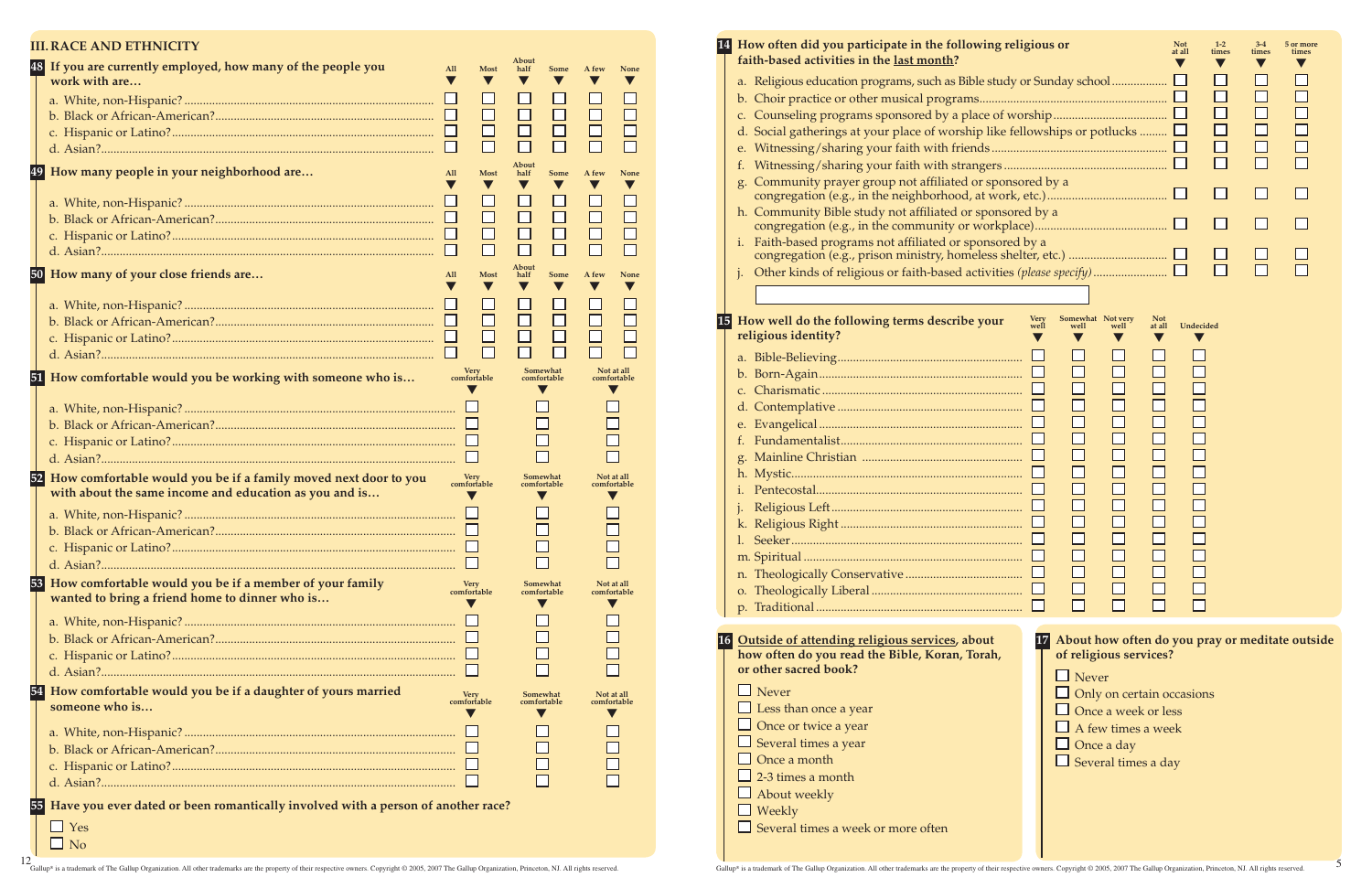| 18 Which one statement comes closest to your personal beliefs about the Bible? (Please mark only one box.)<br>$\Box$ The Bible means exactly what it says. It should be taken literally, word-for-word, on all subjects.<br>$\Box$ The Bible is perfectly true, but it should not be taken literally, word-for-word. We must interpret its<br>meaning.<br>$\Box$ The Bible contains some human error.<br>$\Box$ The Bible is an ancient book of history and legends.<br>$\Box$ I don't know<br>Which one statement comes closest to your personal beliefs about God? (Please mark only one box.)<br>$\Gamma$ I have no doubts that God exists<br>$\Box$ I believe in God, but with some doubts                                                                                                                                                                                                                                                                                                                               | 41 Please indicate your level of agreement with the following<br>statements about science:<br>a. We rely too much on science and not enough on faith<br>b. Science will eventually provide the solutions to most of<br>d. Humans evolved from other primates over millions of years $\Box$                                                                                                                                                                                                                                                                                                                                                                                                                                                                                                                                                                                                                                                                                                                                                                                                                         | <b>Strongly</b><br>Strongly<br>Undecided<br><b>Disagree</b><br>disagree<br>agree<br>Agree<br>$\sqcup$<br>$\Box$<br>$\Box$<br>$\Box$<br>$\Box$<br>$\Box$<br>$\Box$<br>$\Box$<br>$\Box$<br>$\Box$                                                                                                                                                                                                                                                                                                                                                                                                     |
|------------------------------------------------------------------------------------------------------------------------------------------------------------------------------------------------------------------------------------------------------------------------------------------------------------------------------------------------------------------------------------------------------------------------------------------------------------------------------------------------------------------------------------------------------------------------------------------------------------------------------------------------------------------------------------------------------------------------------------------------------------------------------------------------------------------------------------------------------------------------------------------------------------------------------------------------------------------------------------------------------------------------------|--------------------------------------------------------------------------------------------------------------------------------------------------------------------------------------------------------------------------------------------------------------------------------------------------------------------------------------------------------------------------------------------------------------------------------------------------------------------------------------------------------------------------------------------------------------------------------------------------------------------------------------------------------------------------------------------------------------------------------------------------------------------------------------------------------------------------------------------------------------------------------------------------------------------------------------------------------------------------------------------------------------------------------------------------------------------------------------------------------------------|-----------------------------------------------------------------------------------------------------------------------------------------------------------------------------------------------------------------------------------------------------------------------------------------------------------------------------------------------------------------------------------------------------------------------------------------------------------------------------------------------------------------------------------------------------------------------------------------------------|
| $\Box$ I <u>sometimes believe</u> in God<br>$\Box$ I believe in a <u>higher power or cosmic force</u><br>$\Box$ I don't know and there is no way to find out<br>□ I am an atheist $\rightarrow$ <i>Skip to Question 23</i><br>$\cdot$ $\Box$ I have no opinion<br>Strongly<br>Based on your personal understanding, what do you<br>Undecided<br>disagree<br><b>Disagree</b><br>Agree<br>think God is like?<br>$\Box$<br>$\Box$<br>$\Box$<br>$\Box$<br>$\Box$<br>$\Box$<br>$\Box$<br>$\Box$<br>$\Box$<br>$\Box$<br>$\Box$<br>$\Box$<br>$\Box$<br>$\Box$<br>How well do you feel that each of the following words<br><b>Very</b><br>Somewhat<br>Not very<br><b>Not</b><br>Undecided<br>at all<br>well<br>well<br>well<br>describe God in your opinion?<br>$\Box$<br>$\overline{\Box}$<br>$\Box$<br>$\Box$<br>$\Box$<br>$\Box$<br>$\Box$<br>$\Box$<br>$\Box$<br>$\Box$<br>$\Box$<br>$\Box$<br>$\Box$<br>$\begin{array}{c} \square \\ \square \end{array}$<br>$\Box$<br>$\Box$<br>$\Box$<br>$\Box$<br>$\Box$<br>$\Box$<br>$\Box$ | 42 How would you describe yourself politically?<br>(Please mark only one box.)<br>$\Box$ Extremely Conservative<br>$\Box$ Conservative<br>$\Box$ Leaning Conservative<br>$\Box$ Moderate<br>$\Box$ Leaning Liberal<br>$\Box$ Liberal<br>$\Box$ Extremely Liberal<br>43 Do you think of yourself as Republican, Democrat,<br>or Independent? (Please mark only one box.)<br>$\Box$ Strong Republican<br>$\Box$ Moderate Republican<br>$\Box$ Leaning Republican<br>$\Box$ Independent<br>$\Box$ Leaning Democrat<br>$\Box$ Moderate Democrat<br>$\Box$ Strong Democrat<br>$\Box$ Other (please specify)<br>44 We are all part of different groups. Some are<br>more important to us than others when we think<br>of ourselves. In general, which single item in<br>the following list is most important to you in<br>describing who you are? (Please mark only one box.)<br>$\Box$ Occupation<br>$\Box$ Religion<br>$\Box$ Social class<br>$\Box$ Race<br>$\Box$ Political party<br>$\Box$ Region of the country<br>$\Box$ Gender<br>$\Box$ Nationality<br>$\Box$ Sexual orientation<br>$\Box$ Age<br>$\Box$ Family | 45 At this time, who do you want to win the 2008<br>presidential election? (Please mark only one box.)<br>$\Box$ Hillary Clinton<br>$\Box$ John Edwards<br>$\Box$ Rudy Giuliani<br>$\Box$ John McCain<br>$\Box$ Barack Obama<br>$\Box$ Bill Richardson<br>$\Box$ Mitt Romney<br>$\Box$ Fred Thompson<br>$\Box$ Somebody else (please specify)<br>46 If your party nominated a woman for President,<br>would you vote for her?<br>$\Box$ Yes<br>$\Box$ No<br>47 If your party nominated a member of a racial<br>minority for President, would you vote for him<br>or her?<br>$\Box$ Yes<br>$\Box$ No |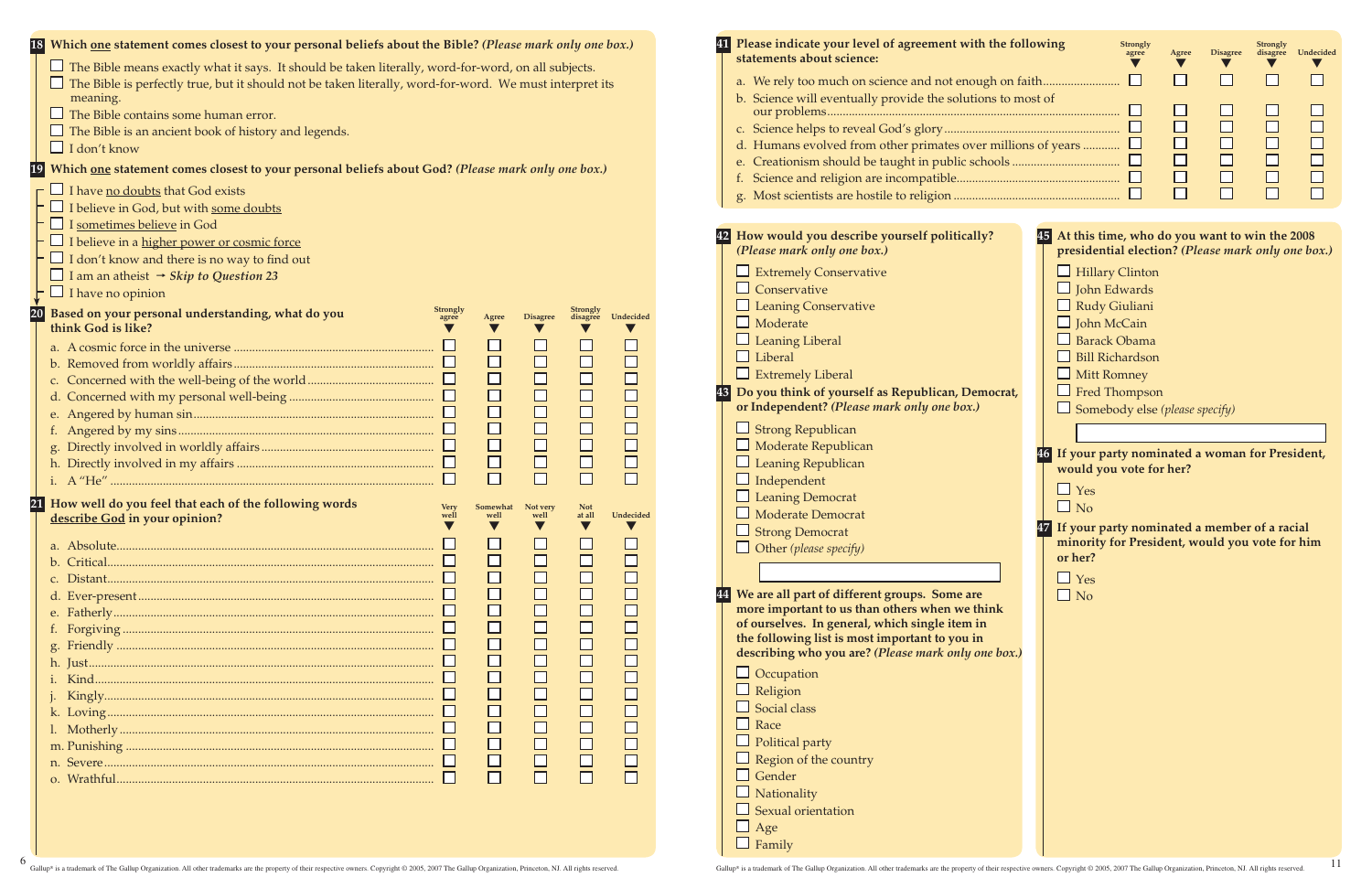| Gallup® is a trademark of The Gallup Organization. All other trademarks are the property of their respective owners. Copyright © 2005, 2007 The Gallup Organization, Princeton, NJ. All rights reserved. |
|----------------------------------------------------------------------------------------------------------------------------------------------------------------------------------------------------------|

| 22 I | To what extent do you agree or disagree with the following<br>statements about God?                                           | <b>Strongly</b><br>agree | Agree    | <b>Disagree</b> | <b>Strongly</b><br>disagree | Undecided |
|------|-------------------------------------------------------------------------------------------------------------------------------|--------------------------|----------|-----------------|-----------------------------|-----------|
|      |                                                                                                                               |                          |          |                 |                             |           |
|      | b. God rewards the faithful in small ways (such as helping to find                                                            |                          |          |                 |                             |           |
|      |                                                                                                                               |                          |          |                 |                             |           |
|      | d. God punishes sinners in small ways (such as losing a promotion                                                             |                          |          |                 |                             |           |
|      |                                                                                                                               |                          |          |                 |                             |           |
|      | God clearly shows us the difference between right and wrong<br>f.<br>God requires the faithful to fight or wage wars for good |                          | П        | $\Box$          |                             |           |
|      | h. God sometimes allows major tragedies to occur as a warning                                                                 |                          |          |                 |                             |           |
|      | God causes major tragedies to occur as a warning to sinners $\Box$<br>i.                                                      |                          |          |                 |                             |           |
|      | God often performs miracles which defy the laws of nature<br>$\mathbf{i}$ .                                                   |                          |          |                 |                             |           |
|      |                                                                                                                               |                          |          |                 |                             |           |
| 23   | In your opinion, does each of the following exist?                                                                            | Absolutely               | Probably | Probably<br>not | Absolutely<br>not           |           |
|      |                                                                                                                               |                          |          |                 |                             |           |
|      |                                                                                                                               |                          |          |                 |                             |           |
|      |                                                                                                                               |                          |          |                 |                             |           |
|      |                                                                                                                               |                          |          |                 |                             |           |
|      |                                                                                                                               |                          |          |                 |                             |           |
|      | t.                                                                                                                            |                          |          |                 |                             |           |
|      | g.                                                                                                                            |                          |          |                 |                             |           |
|      | h.                                                                                                                            |                          |          |                 |                             |           |
|      |                                                                                                                               |                          |          |                 |                             |           |
|      |                                                                                                                               |                          |          |                 |                             |           |
|      | k.                                                                                                                            |                          |          |                 |                             |           |

|    | 36 Please indicate your level of agreement with the following<br>statements:<br><b>Strongly</b><br>agree                                                                                    | Agree                                                                                     | <b>Disagree</b>                                           | <b>Strongly</b><br>disagree                                                   | Undecided                                                                         |
|----|---------------------------------------------------------------------------------------------------------------------------------------------------------------------------------------------|-------------------------------------------------------------------------------------------|-----------------------------------------------------------|-------------------------------------------------------------------------------|-----------------------------------------------------------------------------------|
|    | If we do not change things dramatically<br>⊔<br>b. we will exhaust the Earth's supply of coal, oil, and natural gas $\Box$<br>e. we will destroy most of the plant and animal life on earth | □                                                                                         | $\Box$<br>$\Box$                                          |                                                                               |                                                                                   |
| 37 | Strongly<br>To what extent do you agree or disagree that the federal<br>agree<br>government should<br>⊔                                                                                     | Agree<br>$\Box$<br>$\Box$<br>$\overline{\square}$<br>$\Box$<br>$\Box$<br>$\Box$<br>$\Box$ | <b>Disagree</b><br>88<br>80<br>$\Box$<br>$\Box$<br>$\Box$ | <b>Strongly</b><br>disagree<br>$\Box$<br>$\Box$<br>$\Box$<br>$\Box$<br>$\Box$ | Undecided<br>$\Box$<br>$\overline{\Box}$<br>$\overline{\Box}$<br>$\Box$<br>$\Box$ |
| 38 | How do you feel about current government spending on the<br><b>Too</b><br>following?<br>little                                                                                              | $\Box$<br>$\Box$<br>Just<br>about<br>right<br>$\blacktriangledown$                        | $\Box$<br>$\Box$<br><b>Too</b><br>much                    | $\Box$<br>$\Box$<br>$\Box$<br>Don't<br>know                                   | $\Box$<br>Ō                                                                       |
|    |                                                                                                                                                                                             |                                                                                           |                                                           |                                                                               |                                                                                   |
| 39 | <b>Strongly</b><br>Please indicate your level of agreement with the following<br>agree<br>statements about homosexuals:                                                                     | Agree                                                                                     | <b>Disagree</b>                                           | <b>Strongly</b><br>disagree                                                   | Undecided                                                                         |
| 40 | Strongly<br>Please indicate your level of agreement with the following<br>agree<br>statements about world events:<br>b. We should bring American troops home from Iraq immediately $\Box$   | Agree                                                                                     | <b>Disagree</b>                                           | <b>Strongly</b><br>disagree                                                   | Undecided                                                                         |

|    | d. God punishes sinners in small ways (such as losing a promotion         |
|----|---------------------------------------------------------------------------|
|    |                                                                           |
|    |                                                                           |
| f. | God clearly shows us the difference between right and wrong               |
|    | g. God requires the faithful to fight or wage wars for good               |
|    | h. God sometimes allows major tragedies to occur as a warning             |
|    |                                                                           |
| i. | God causes major tragedies to occur as a warning to sinners               |
| j. | God often performs miracles which defy the laws of nature                 |
|    |                                                                           |
|    | 23 In your opinion, does each of the following exist?<br>$\boldsymbol{A}$ |
|    |                                                                           |
|    |                                                                           |
|    |                                                                           |
|    |                                                                           |
|    |                                                                           |
|    |                                                                           |
| f. |                                                                           |
| g. |                                                                           |
| h. |                                                                           |
| i. |                                                                           |
| j. |                                                                           |
|    |                                                                           |
| 1. |                                                                           |
|    |                                                                           |
|    | 24 How certain are you that you will get into Heaven?                     |
|    | $\Box$ Very certain                                                       |
|    | $\Box$ Quite certain                                                      |
|    | Somewhat certain                                                          |
|    | $\Box$ Not very certain                                                   |
|    | $\Box$ Not at all certain                                                 |
|    | $\Box$ I don't know                                                       |
|    | I don't believe in Heaven                                                 |
|    |                                                                           |
|    | 25 If you believe in Heaven, how many of the following people do          |
|    | you think will get into Heaven?                                           |
|    |                                                                           |
|    |                                                                           |
|    |                                                                           |
|    |                                                                           |
|    |                                                                           |
|    |                                                                           |
|    |                                                                           |
|    |                                                                           |
|    |                                                                           |